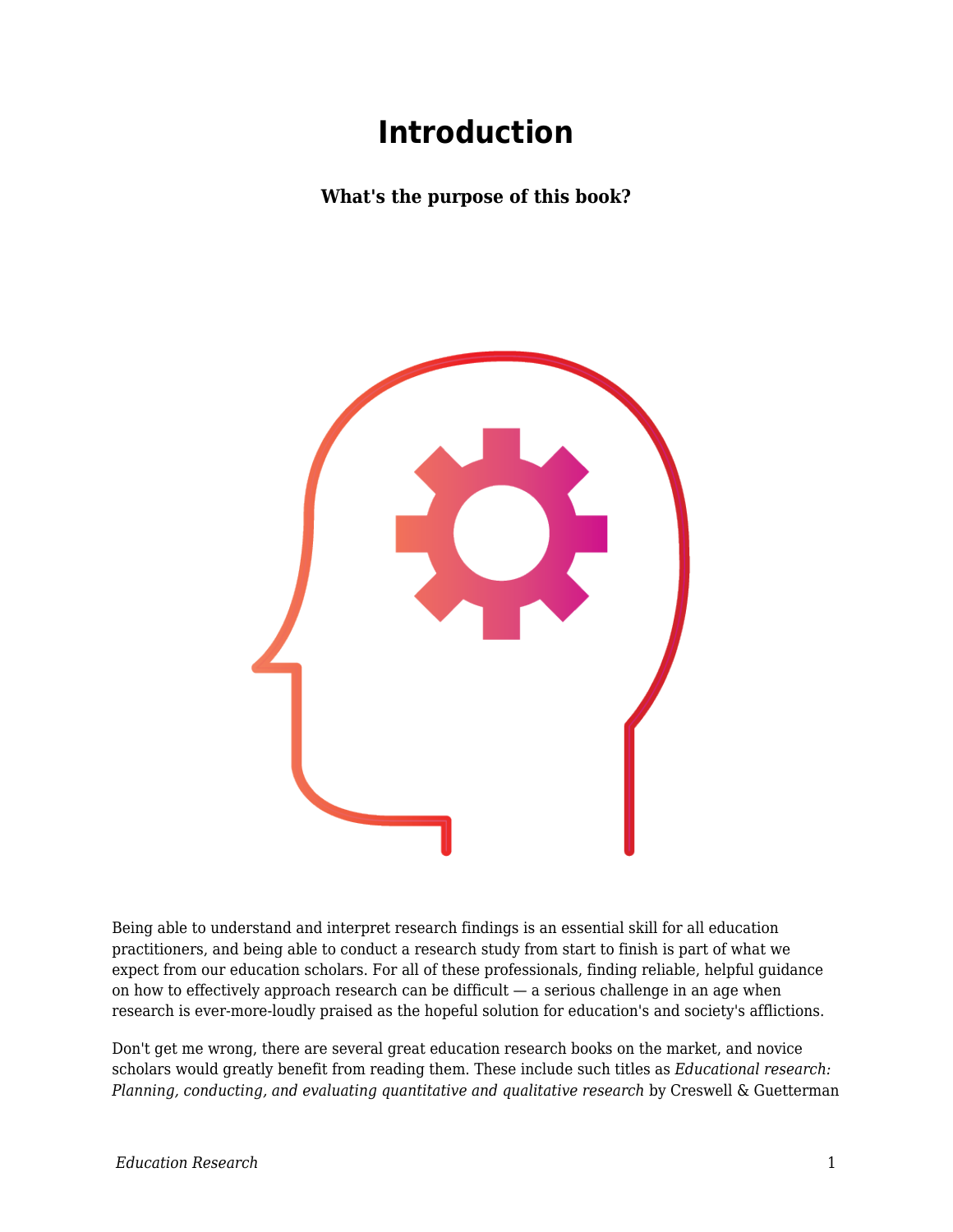(2018) and *Research and evaluation in education and psychology: Integrating diversity with quantitative, qualitative, and mixed methods* by Mertens (2020), along with others. Many of these books are in their fifth and sixth editions and have guided generations of scholars through their first steps of becoming prolific education researchers. They are great books that should be highly valued.

Yet, reliable, openly-licensed materials on the topic of education research remain surprisingly limited. This presents access barriers to students wishing to learn about this topic and who are unable to afford an expensive textbook, while also limiting the reusability, interactivity, up-to-dateness, and usefulness of such materials for those of us involved in advanced education on research methods.

This textbook attempts to remedy this problem by providing a high-quality learning resource that documents modern approaches to education research and seeks to bring together all of the most important aspects of textbook quality — accuracy, usability, readability, helpfulness — into a single, free package.

As such, I've written this textbook with new scholars in mind, attempting to break down difficult concepts into understandable language and providing both explanatory examples and real-world connections to published research articles. In other words, I've written this textbook for my students in an attempt to drive down their costs and to improve their learning opportunities both while they are in my class and as they move beyond it. Furthermore, as an open, living work, my hope is that this textbook will continually evolve and be refined to better address the changing needs of education researchers in a world where the students, institutions, and societies we serve are ever-changing and always in need of professionals who are well-trained in this difficult craft.

To do this, the book is broken into the following sections: Groundwork, Paradigms, Methodology, Data Collection, Data Analysis, and Reporting Results.

In [Groundwork](https://edtechbooks.org/education_research/groundwork), I lay necessary foundations for moving forward by defining a host of terms and grappling with age-old problems impacting how we approach research enterprises, such as what it means to know. This ensures that readers will understand the vocabulary that I use in subsequent chapters and sets the stage for exploring diverse approaches to research that might have fundamentally different assumptions on foundational issues.

In [Paradigms,](https://edtechbooks.org/education_research/paradigms) I then highlight some of the dominant approaches to doing education research today, exploring what the foundational assumptions of each seem to be, how this influences what researchers within each paradigm will do, and what this means for us as consumers and producers of such paradigm-directed work.

After exploding the reader's vision to these various approaches, I will then in [Methodology](https://edtechbooks.org/education_research/methodology) begin shifting to more concrete matters that influence research design and the day-to-day activities of the researcher, such as establishing rigor, designing protocols, and ensuring ethical behavior. As I do this, I will continually circle back to the various paradigms discussed in the previous section to help the reader to understand how such considerations would either be approached differently or uniformly between paradigms.

From that point on, chapters will remain concrete and will focus on what good practice in education research looks like in the areas of [Data Collection](https://edtechbooks.org/education_research/data_collection), [Data Analysis,](https://edtechbooks.org/education_research/data_analysis) and [Reporting.](https://edtechbooks.org/education_research/reporting) By starting off in the abstract and becoming increasingly concrete, I hope to give the reader both a birdseye, philosophical view of education research and also very practical, actionable guidance in how to do it well.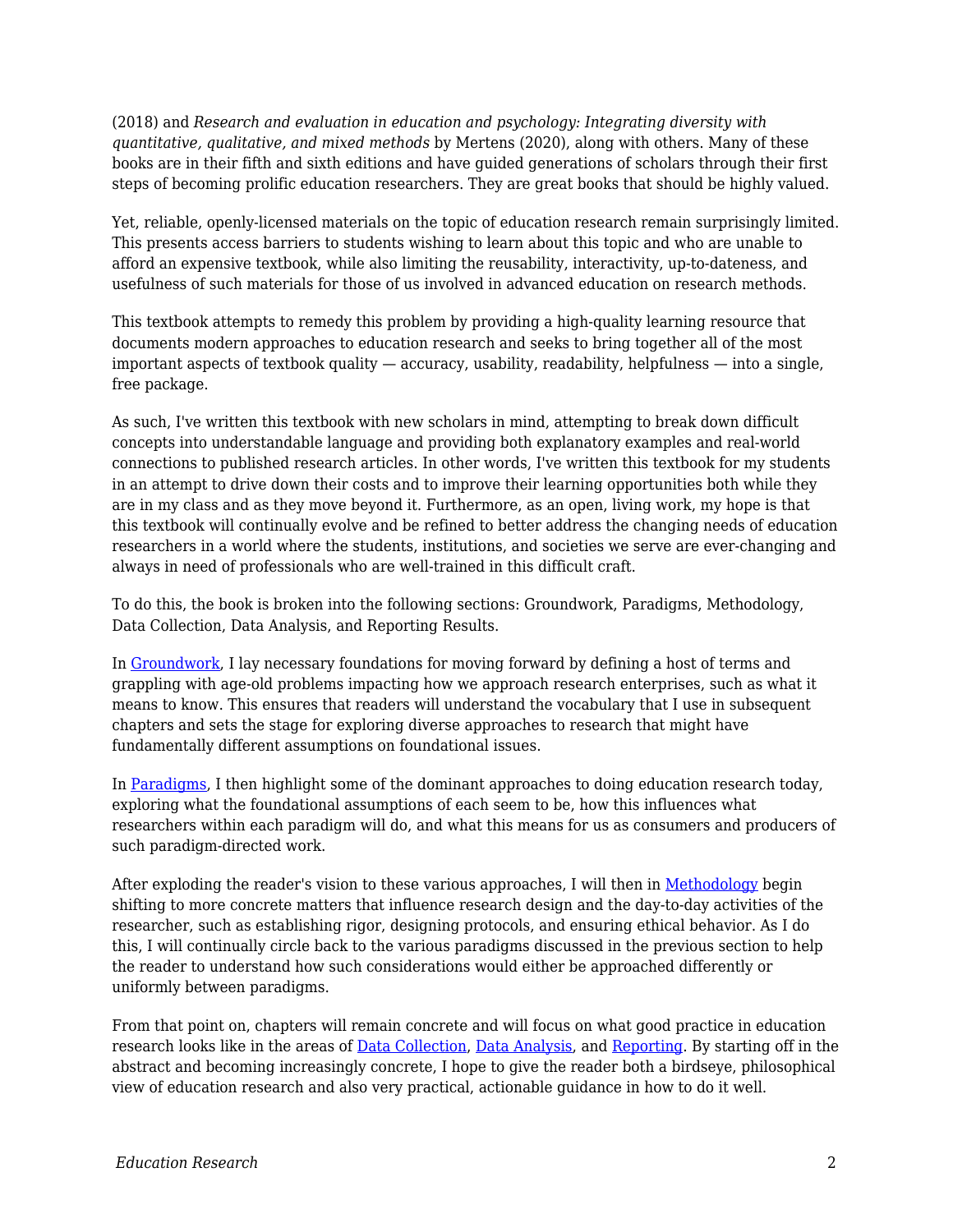Also, I think it's worthwhile here to point out (in case you haven't noticed) that this book takes a less formal tone than may be normally used in other textbooks. For instance, I will use colloquialisms, contractions, and the first-person pronoun "I" with abandon. I do this to make the treatment of difficult concepts more approachable and to shed the deceptive cloak of the third-person, which academics often don to prevent the careful scrutiny of their ideas by making their very biased opinions look unbiased as they filter them through unnamed, third-person others (e.g., "one might conclude" vs. "I think"). If such frankness and lack of ceremony feel unnerving to you, dear reader, then I apologize for my impropriety at the outset, but I will nonetheless proceed in this fashion, believing that clarity and directness are more important for learning than is putting on airs of inhuman objectivity.

It is also important to acknowledge here that this book heavily reflects a U.S.-centric (or at least a North American-centric or Anglo-centric) exploration of the presented topics. Whenever I use historical examples or trends, for instance, I will generally draw upon those that have occurred in the U.S. Readers in other contexts may find such examples less useful for understanding the presented content, but hopefully the learning objectives and content will still generally be understandable to non-U.S. learners despite such culture-specific trappings.

Let's get started!

## **References**

Creswell, J. W., & Guetterman, T. C. (2018). *Educational research: Planning, conducting, and evaluating quantitative and qualitative research (sixth edition)*. Upper Saddle River, NJ: Pearson.

Mertens, D. M. (2020). *Research and evaluation in education and psychology: Integrating diversity with quantitative, qualitative, and mixed methods (fifth edition)*. Los Angeles, CA: Sage.